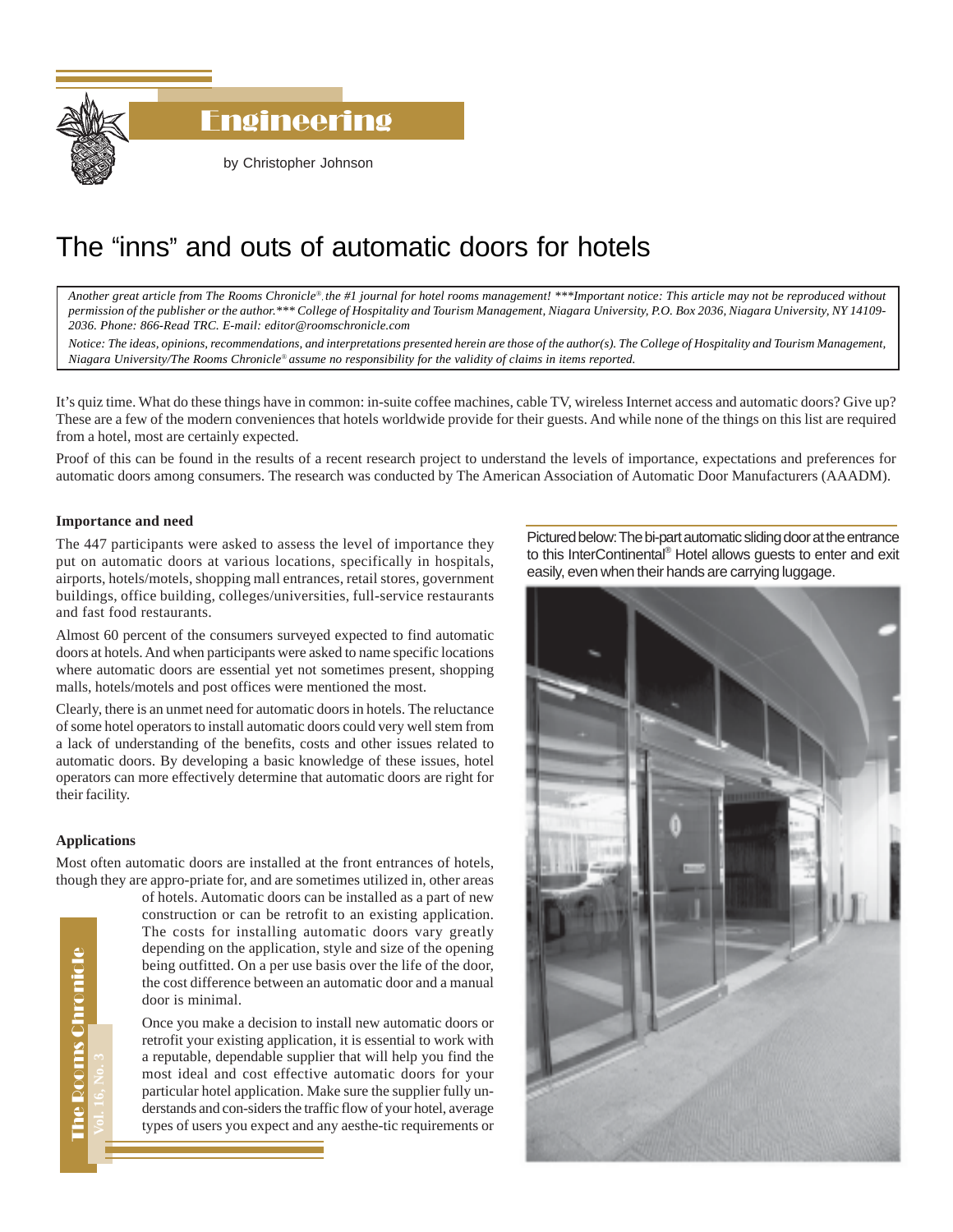preferences your hotel may have. With the many different colors, finishes and designs offered today, it's easy to find an automatic door that complements and enhances any hotel's unique style. Most importantly, be sure your supplier follows all applicable standards, including ANSI/BHMA A156.10, The American National Standard for Power Operated Pedestrian Doors. And be sure your installer is an AAADM Certified Inspector.

# **Types of automatic doors**

Many people are surprised by the many choices that are avail-able when choosing automatic doors. There are three major types of automatic doors: swinging, sliding and folding.

*Automatic Sliding Doors*: Automatic sliding doors are an extremely efficient way to handle simultaneous two-way traffic. This type of door can also be used to control directional traffic situations.

Automatic sliding doors are available in single slide, bi-part slide and telescopic slide configurations. As a rule, these are furnished as complete packages and can be surface mounted or concealed overhead (in-transom mounted). Slide doors typically include: an operator, header, track, carrier wheels, sliding door panel(s), sidelite panel(s), jambs, lock and activation/safety system. Other options are also available.

*Automatic Swinging Doors*: Single automatic swinging doors are typically used for directional or one-way pedestrian traffic. In most cases, one door is used for ingress and a separate door for egress.

Automatic full-power swinging door operators can either be supplied as complete packages, or simply as the operator with header and drive arm. They can be mounted as overhead-concealed operators for direct drive applications or surface mounted for push and pull applications. Swing door products are designed for single, pair or double egress applications.

When supplied as a complete package, this will generally include: an operator, header, door panel(s), jambs, finger protection [if applicable], lock, guide rails and activation/safety system. When existing door panels are used, an operator with header and drive arm are supplied along with an appropriate activation and safety system. In all instances, guide rails may be required to protect the swing area of the door panel. If the doors swing against a natural protective barrier such as a wall, then perhaps the guide rails can be eliminated.

*Automatic Folding Doors*: Automatic folding doors are considered to be a space-saving option. A folding door requires minimal space to install, yet still provides an ample amount of clear door space.

Automatic folding doors are furnished as complete packages. This includes: the operator, header, pivot hardware, door panels, guide rails, lock and activation/ safety system. They are offered in either single fold or bi-fold configurations.

#### **Energy costs**

For the most part, most experts agree that the cost of operating automatic doors is low. A vestibule area, while not necessary, may reduce additional energy costs that sometimes results from loss of heat/cooling. Many businesses find that installing automatic doors actually *decreases* their energy costs, with or without vestibules. With an automatic door, instances of doors being left open accidentally by guests or not shut completely are eliminated. The energy costs associated with automatic doors differ significantly depending on the climate, traffic, setting and type of automatic doors being used. There are also a variety of low-energy door options available.

#### **Low-energy swinging doors**

Automatic low-energy swinging door op-erators are designed for applications requiring Americans with Disabilities Act (ADA) compliance or user convenience. This type of operator is usually activated with push plates. This enables able-bodied individuals to use the entrance as a manual door, while disabled people can use the automatic option. The unit includes the header, operator and drive arm.

## **Revolving Doors**

Automatic revolving doors are manufactured as complete packages. In general, they are offered in four-wing, three-wing and two-wing designs. Larger diameter four-wing and three-wing doors can also offer center core displays. Two-wing doors typically have perimeter displays that serve as integral night shields when the door is closed and locked. Revolving doors can be center or perimeter driven – depending on size and design. As a rule, manual and smaller diameter automatic doors have center shaft drive systems. Larger diameter automatic doors have perimeter drive systems. Smaller diameter doors are typically offered in a security version for controlled access.

# **Installation**

No matter the type or look of an automatic door, a trained technician should install the automatic door system so that it performs as the manufacturer intends. AAADM recommends finding and retaining the services of a technician who has been certified as an inspector by AAADM. AAADM Certified Inspectors typically provide maintenance, repair and annual inspections of automatic door systems.

Additionally, all doors should be designed so that traffic approaches the door in full view and users walk directly toward the door. It is essential that pedestrians have full visibility of the door and its markings. To this end, hotel operators must steer clear of placing vending machines, waste cans, or other large obstacles that have the potential of distracting users within four feet of the moving door.